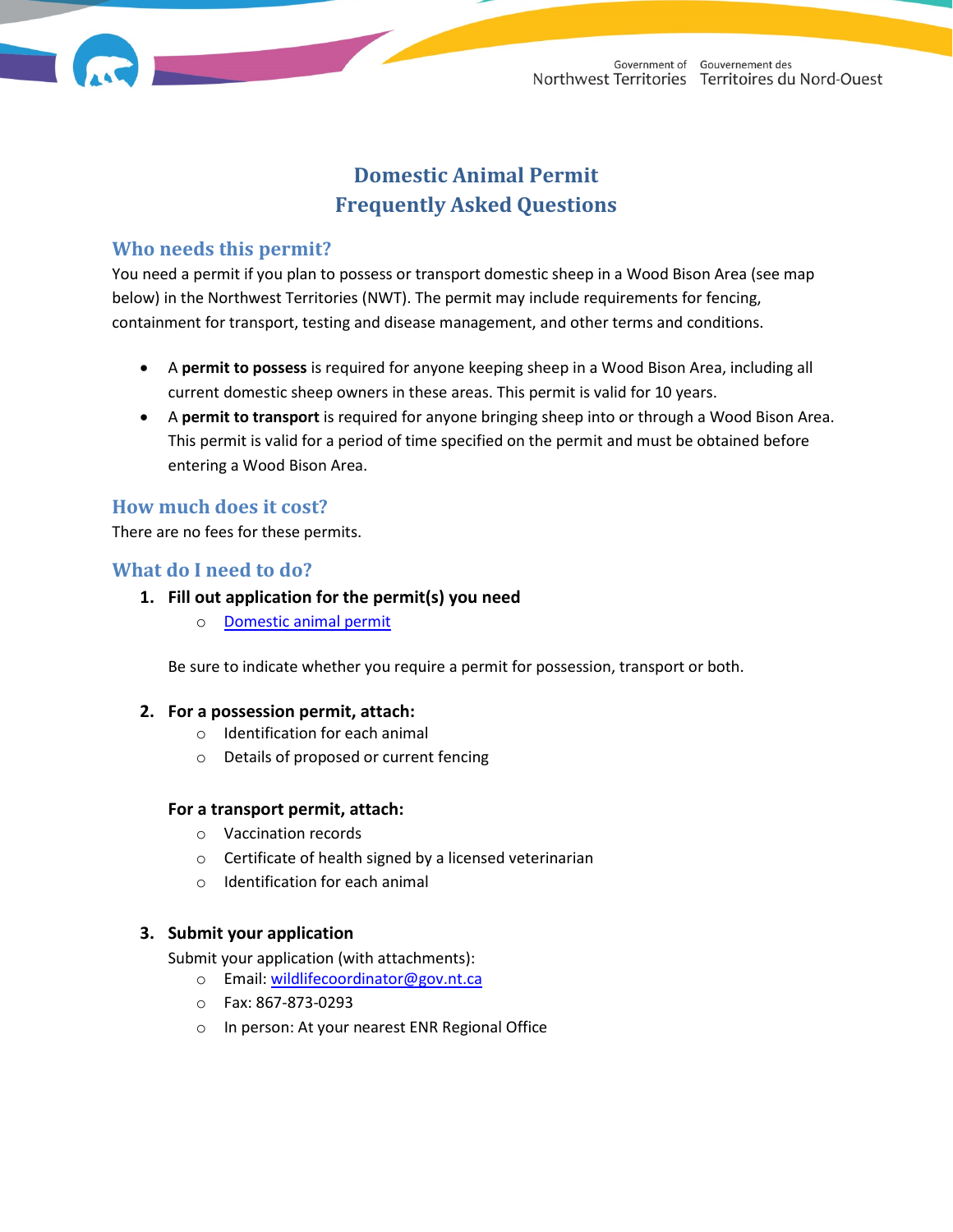

# **Which areas require a domestic animal permit?**

Bringing domestic sheep into the following communities requires a domestic animal permit:

#### **Dehcho**

- Nahanni Butte
- Fort Liard

### **South Slave**

- Fort Providence
- Fort Resolution
- Łutselk'e
- Fort Smith

### **North Slave**

- Behchokǫ̀
- Whatì
- Gamètì
- Wekweètì
- Ndilǫ
- Detah
- Yellowknife